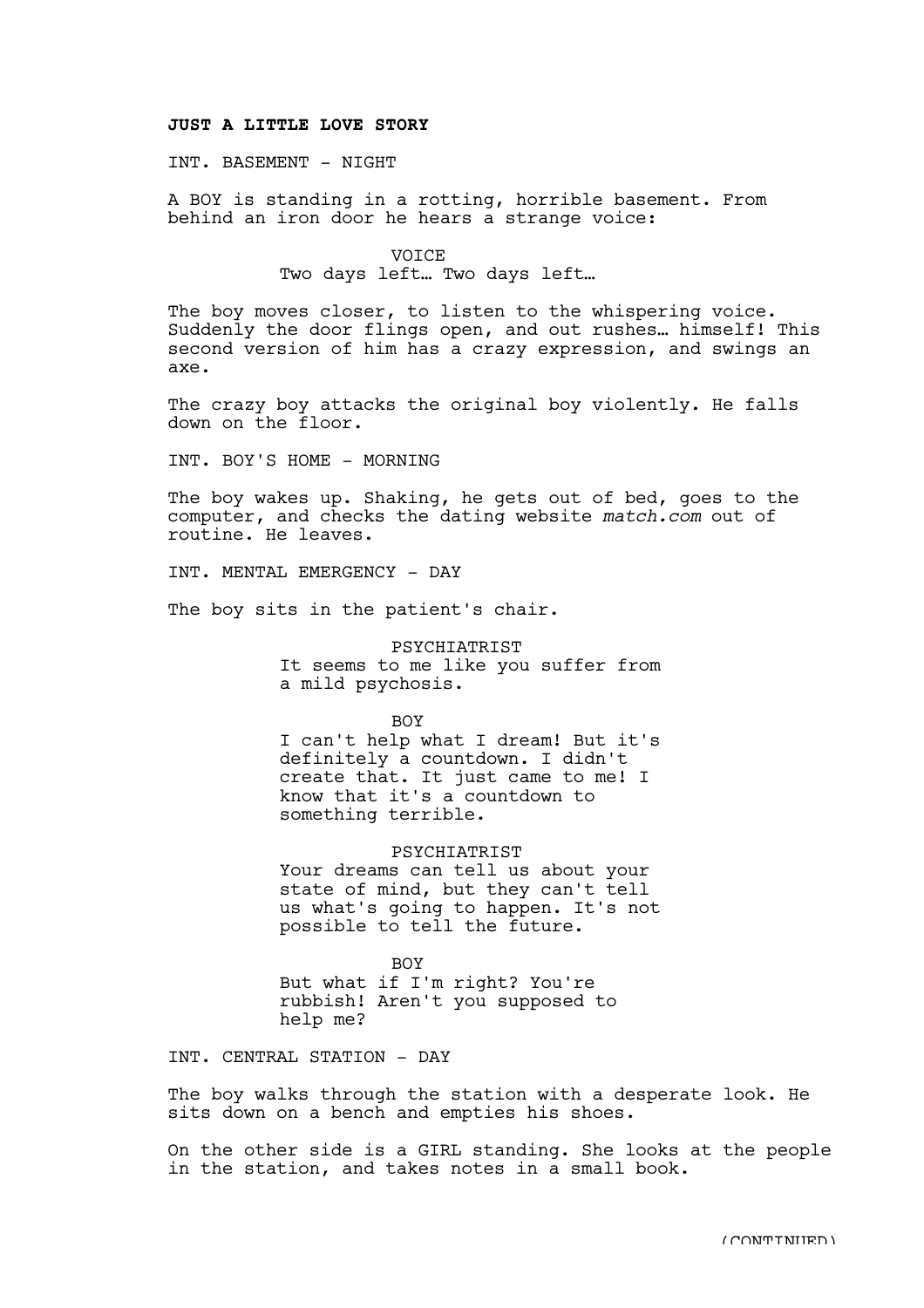## CONTINUED:

From time to time, she walks up to people to ask them something, after which she returns to her position.

The boy sits watching her for a while. The girl's eyes meet the boy's eyes. She walks up to him.

> GIRL Excuse me. Did you come here yesterday?

**BOY** I walk through here every day. And you're always standing there, doing something. What are you doing?

GIRL

Thank you.

She returns to her position. The boy walks up to her. The girl walks away from him and up to the information desk.

She talks to the people there, and shows them the notepad. They shake their head and appear uninterested. The boy stands looking at this from a distance. After the girl leaves, he goes up to the information desk.

> **BOY** What did she want?

INFORMATION OFFICER She comes here a lot. She's a little crazy. Funny ideas.

The boy runs after the girl. When he catches up with her, he snatches her notpad, and starts looking in it. Inside there are numbers, statistics. She tries to take it back.

> BOY Interested in trains?

GIRL It's an experiment!

BOY You only get the book back if you explain.

GTRT. You are an idiot. Haven't you noticed… Look. Three, four, five... The number. Look at the people. Don't you see?

He gives back the book and shakes his head.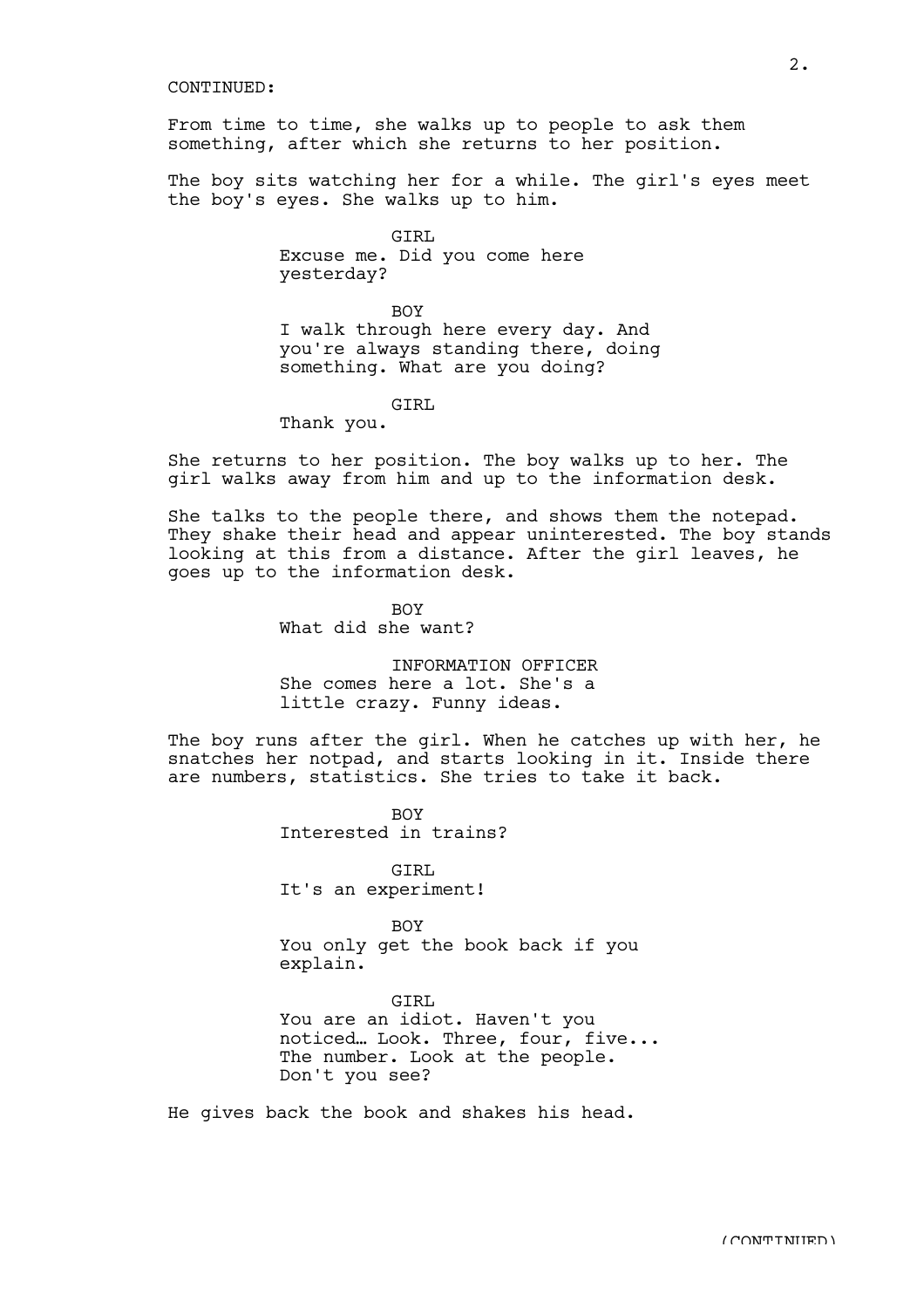GIRL Every day there are less people here. The number is steadily decreasing.

**BOY** What? Sounds crazy.

GIRL This is real. It's real! Fuck you. Tramp!

The boy leaves.

EXT. CENTRAL STATION - DAY

The boy comes outside, stops, and closes his eyes. On his retina appears the image of the basement from his dreams. He walks back inside.

INT. CENTRAL STATION - DAY

The by walks up to the girl.

BOY I think I know what's going on. I have these dreams. They are… claustrophobic. Meaningful. No, that's not right.

GIRL

What?

BOY Something is going to happen tomorrow. Something horrible. I don't know. Like some kind of monster awakeing. Nuclear war? It's tomorrow! I dreamt it!

The girl smiles, and turns her face away.

GIRL What are you talking about? You are crazy!

**BOY** 

That's what the psychiatrist said.

GTRL

You see?

BOY Listen. The countdown in my dreams. And the people disappearing. It's connected.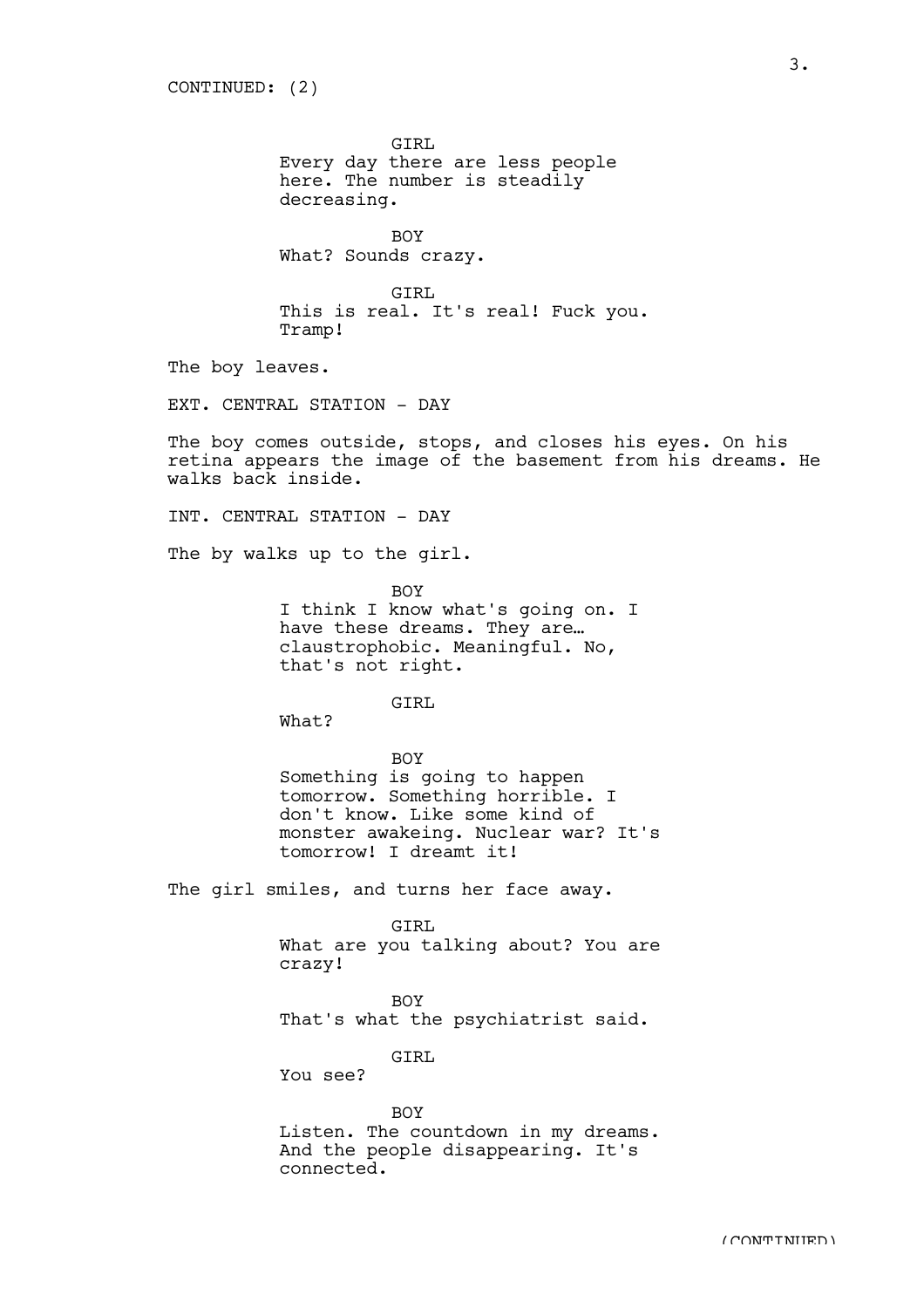GIRL You think so?

**BOY** Yes. We have the same vision. You know, I never see you eat. You always stand here. Can I get you something to eat?

She shakes her head.

INT. RESTAURANT - DAY

They sit down to eat in a pub.

GIRL This is so… expensive. I never eat in places like this. I didn't think so, but you are nice.

BOY Where do you live? When did you come to Sweden? Who are you and so on?

The girl shakes her head.

GIRL I need to go to the bathroom. They must have a bathroom in this restaurant.

She walks to the toilets. When she's gone, her mobile phone rings in the bag. The boy picks it up. The display says "BOSS". It stops ringing. After that, he calls himself. Her number appears on his phone. He deletes the trace of the call from her phone, and puts it back. The girl returns.

> GIRL (CONT'D) I'm trying to understand. Tell me about your dreams. Something is wrong. I see signs too. Other people don't see. Or am I crazy?

BOY No one sees? Not your friends?

GIRL No, I don't have friends.

On the girl's arm is a drawing made with a marker pen.

BOY

Is that a horse?

The girl pulls down her sleeve to cover the image.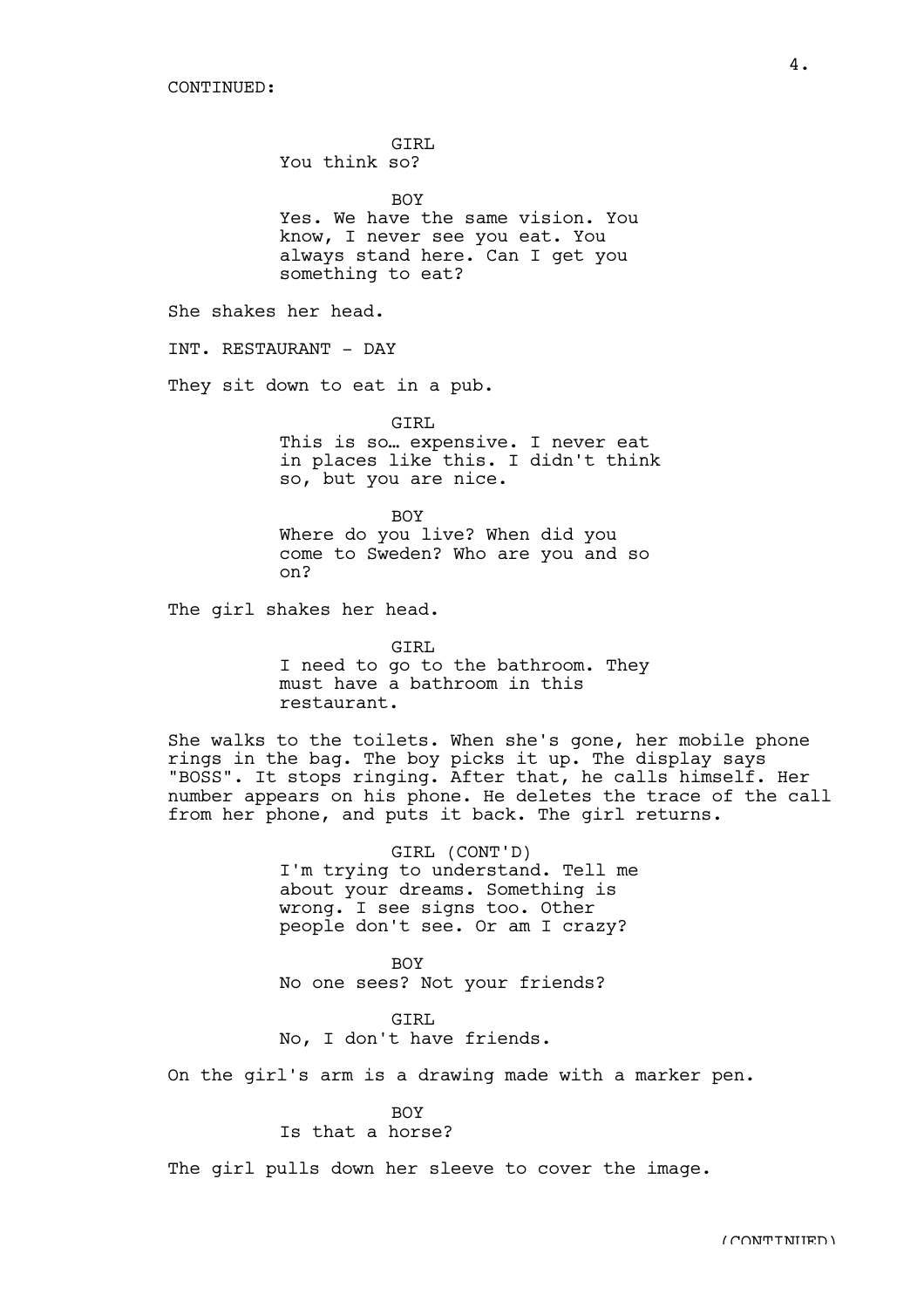GIRL I want to show you something.

She stands up and walks away. The boy follows her. As he walks, he avoids stepping on lines on the ground and this makes the girl giggle.

EXT. PARK - DAY

A white horse is tied to a tree without apparent explanation. The girl walks up to the horse and pets it.

> GIRL This is my friend. I don't know where it came from. And it doesn't care where I come from.

**BOY** Let's take it with us.

GIRL Yes, I'd love to. You have good ideas. But where?

BOY Can you show me those signs you talked about?

The girl squats down, and shows him a part of the pavement. The boy doesn't seem to understand.

> GIRL Most people wouldn't see the difference. But I do. All the shapes are going back. There's so little people. And the colours too. Like in the sky. You know, the sky has a very strange colour. Did you notice that? It's a colour that has not been like that before.

BOY You are very interesting.

GTRT.

No. I'm normal.

BOY

What's your name?

The girl takes an apple from her bag, and gives it to the boy.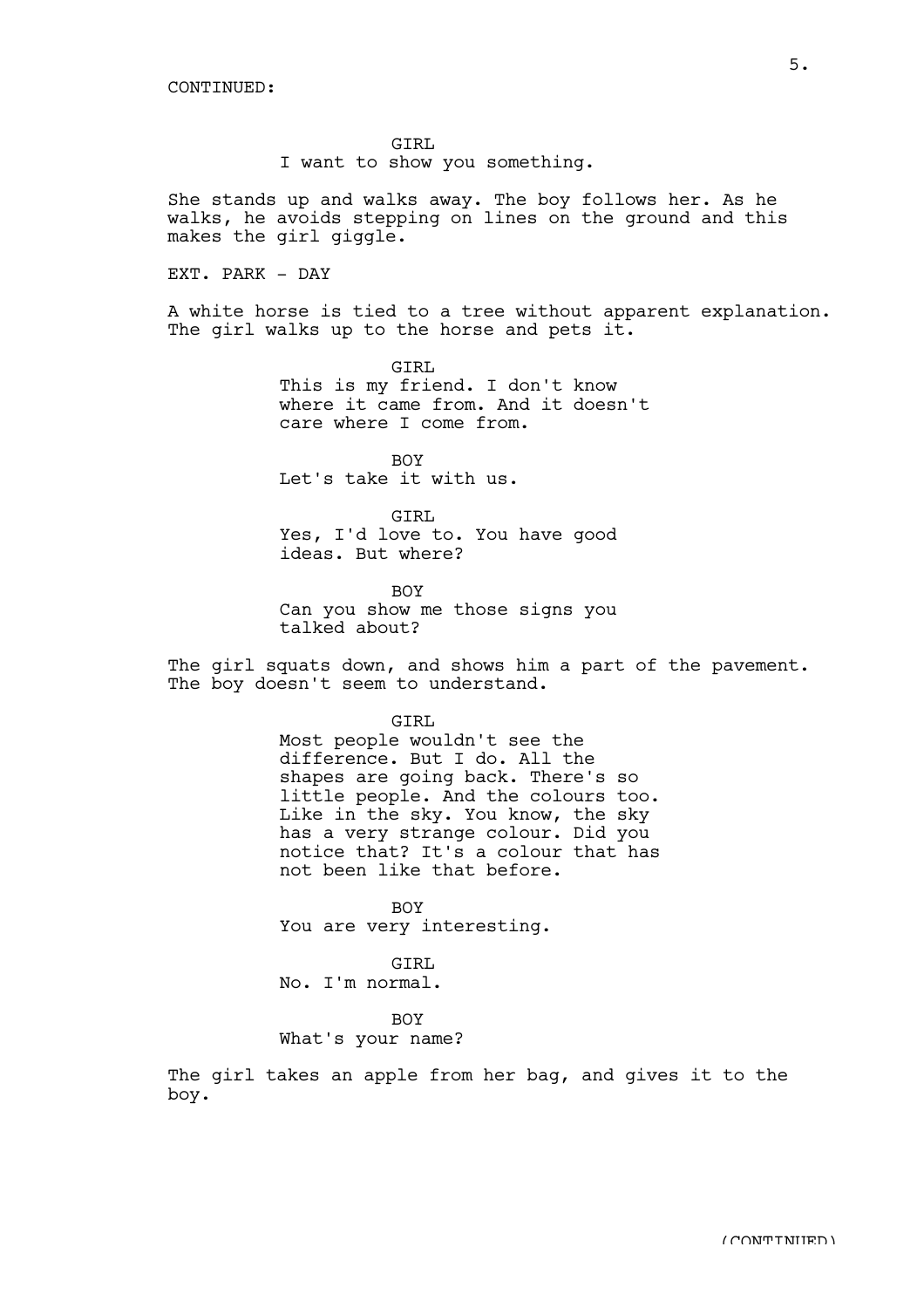GIRL I was supposed to give this to my friend. But I guess you are my new friend too. Now I have to go.

BOY Let's meet again.

GIRL

I'm sorry.

She runs off.

INT. BOY'S HOME - EVENING

The boy puts on two records at the same time. Both songs have the word "love" in the lyrics. The boy lights a cigarette and dances around in the livingroom, happily.

INT. BASEMENT - NIGHT

But the nightmare comes back. This time, the boy is holding an apple. He takes a bite from it, and spits it out. The taste is like a strange poison. From behind the door, the voice appears again.

> VOICE One day left… One day left…

The door flings open and out comes… the girl. She seems to be crazy! Her eyes roll around. She moves like a spastic dancer.

> GIRL Help me! Help me now! Call me! Call me now!

INT. BOY'S HOME - NIGHT

The boy wakes up. Sweaty. Shaking. Through the window he sees a big glowing thing fall down from the sky like a huge cloud of electric fire. Like a meteroite that takes over the sky and lands in an explosion of shining radiation. He grabs the phone and calls the girl.

> BOY Sorry for calling so late. I just feel, that we should meet again. Now! It's important. I think that you asked me to call you. I think you're wonderful. I know we don't know each other…

He hangs up. Staring at the ceiling, he is awake all night.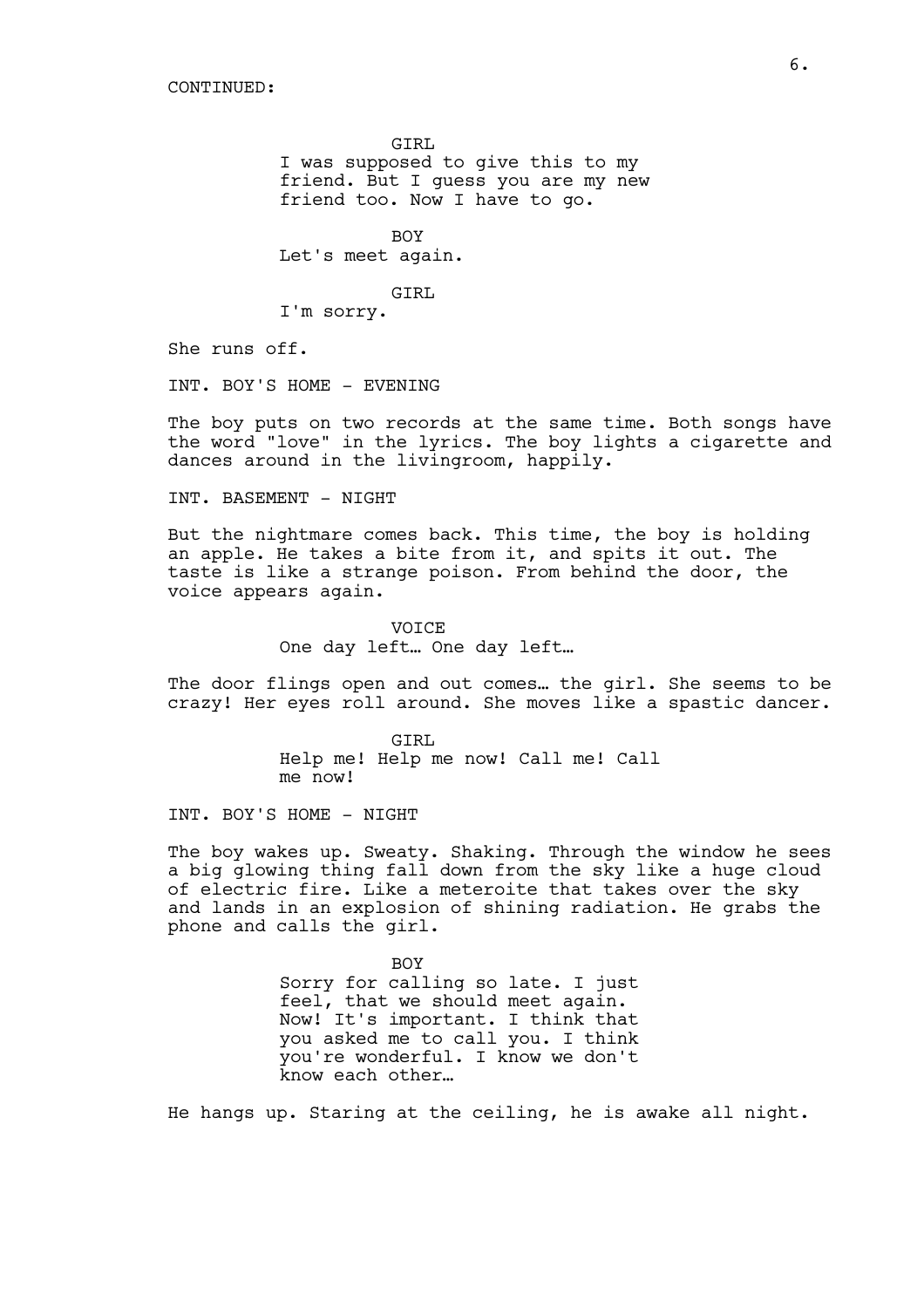The boy calls again to the girl.

BOY

Why aren't you picking up? You don't want to talk? I need to talk to you, because I think that you could save me... I mean, fuck.

He hangs up. And a text message comes in. It's the girl: How did you get my number? The boy replies: I'm sorry. But it was in your phone. And I don't know your name. She texts: Don't ever call me again.

> BOY (CONT'D) (shouts) Why??

EXT. HALLWAY - DAY

When the boy comes out of his home, a middle-aged woman is sitting in the stairs, crying.

> WOMAN What's happening in the world? Where is everyone?

**BOY** I don't have time for that. Some people have real problems.

EXT. STREET - DAY

In the street, the boy sees man knocking on a shop front window in a strange way.

> MAN The windows are reflecting the light. Shouldn't be like that.

BOY The air feels… unusual. It's very silent today, isn't it?

MAN It's normal. It's death feast now.

BOY

 $What?$ 

MAN

I will kill you or you will kill me. What do you prefer? It's all about lust.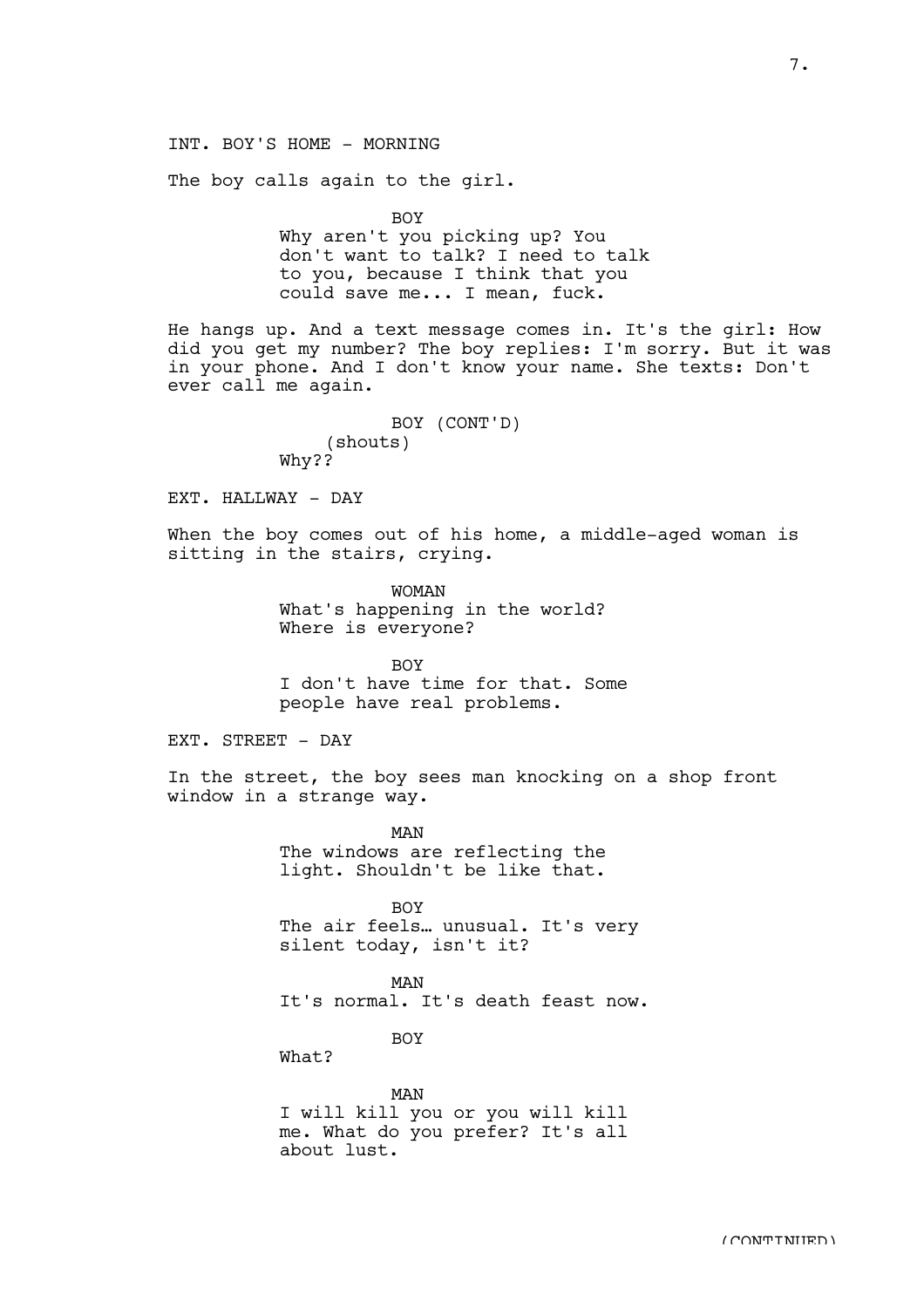The man laughs heartily. A woman comes up, holding an axe. She exchanges knowing looks with the man, and starts crashing the windows of a car. The boy runs away.

EXT. PARK - DAY

The horse is standing there like before, tied to the tree. The boy sits down. Time passes. He nods off.

EXT. PARK - NIGHT

The boy wakes up and changes position. The sleep seems to be uncomfortable.

EXT. PARK - MORNING

The boy is sleeping by the tree, still. The girl is there. She kicks him lightly. He wakes up.

> GIRL What are you doing here?

BOY I knew that you would come here.

GIRL But I don't want to speak with you! I can't trust you.

BOY

We must stay… in touch. We are united. Did you see that light thing in the night?

The girl nods.

BOY I think we ought to get out of here.

GIRL

Why?

BOY It's happening now.

The boy takes the girl by the hand, to make them leave. Before she leaves, she takes out a bag of apples, and puts them on the ground in front of the horse.

> GIRL (to the horse) I'll be back soon.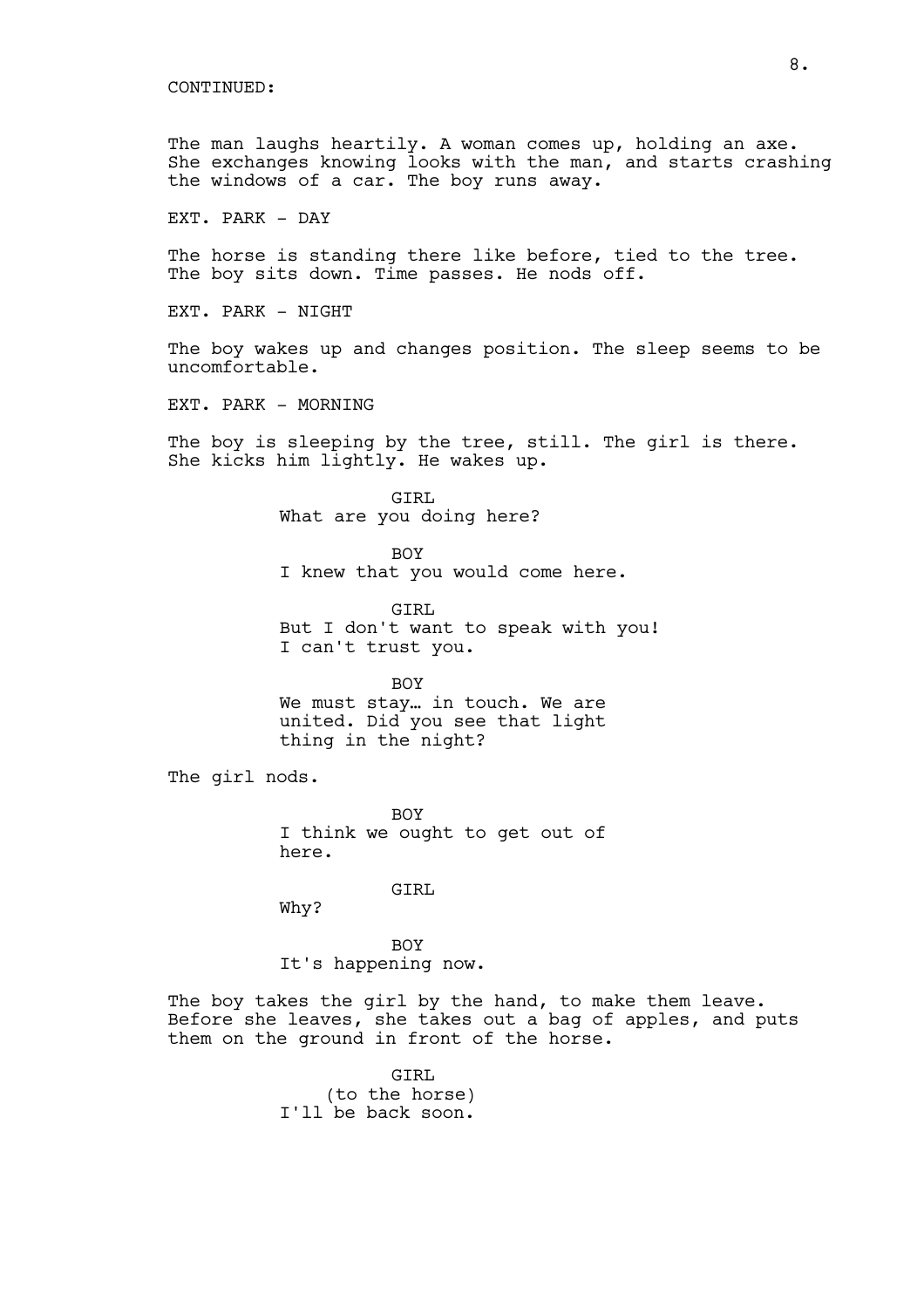EXT. STREET - DAY

They walk through the empty streets. The sound of glass breaking can be heard in the distance. A small girl runs up to them.

> SMALL GIRL Can you help me?

She takes out a gun from a bag, and holds it out to them.

SMALL GIRL Please shoot me. I long for it so much!

She points to her face. Shocked, the boy and the girl run away.

> SMALL GIRL Please! Please!

INT. BOY'S HOME - DAY

Gunshots and klaxons are heard in the distance. The boy opens cupboards in the kitchen.

> BOY Are you hungry?

The girl nods. The boy puts some food on the table, but when they eat it, it tastes like a strange poison. They spit it out, and look at each other questioningly. They pour a glass of tap water. But when they drink it, it also tastes horrible, and is undrinkable.

> **BOY** It's not old. It was good.

GTRL Has this happened to all food?

**BOY** So far we're OK. We don't need to eat yet.

GTRT. What's happening?

The boy moves in close to the girl.

**BOY** We have met. That's what's happening! Isn't it wonderful? You know, when I was waiting for you in the park, I was longing for you.